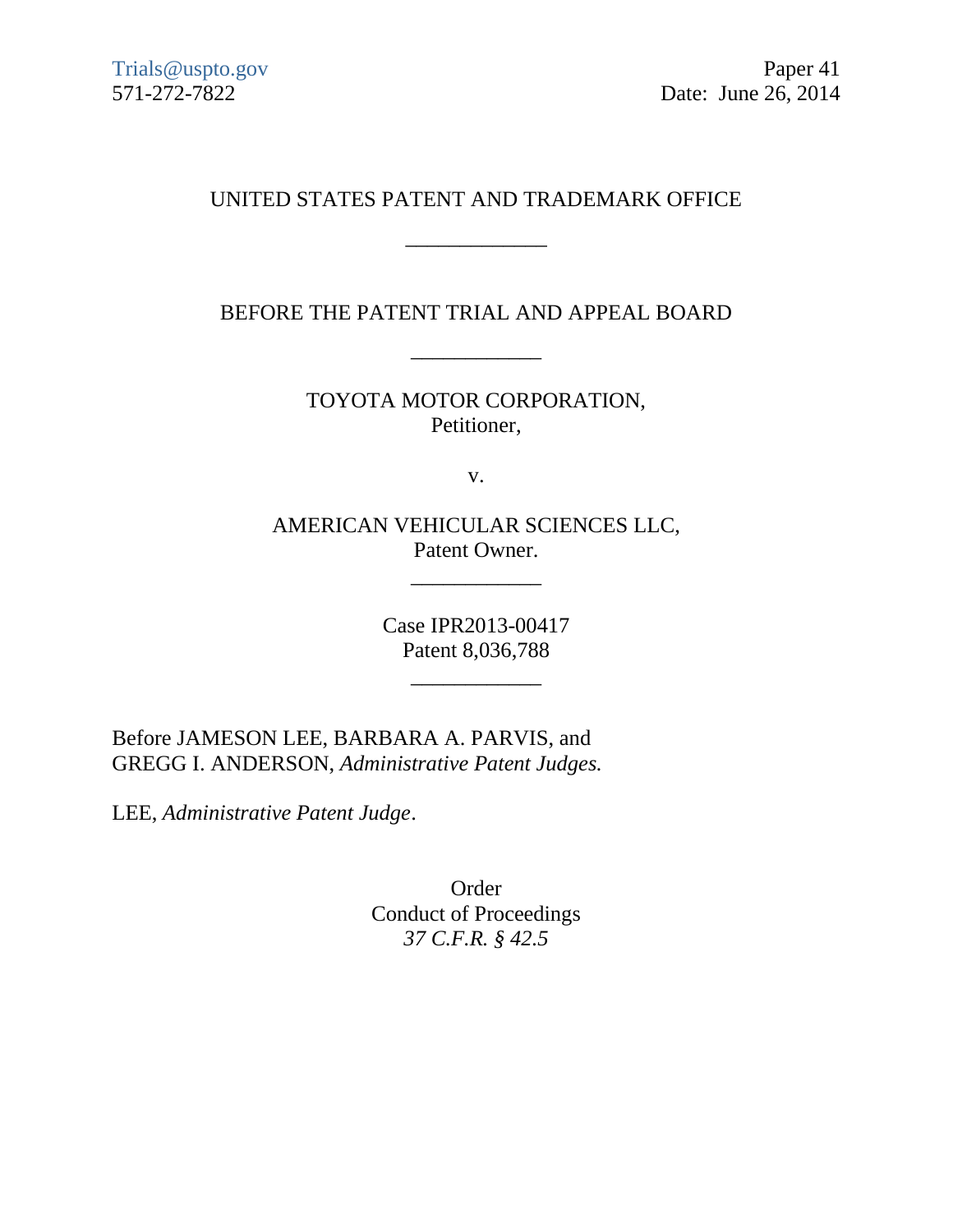### Introduction

On June 25, 2014, a telephone conference call was held between respective counsel for the parties and Judges Lee, Anderson, and Parvis. Patent Owner ("AVS") initiated the conference call to discuss three issues. First, it sought clarification with regard to its Motion to Amend Claims, which was filed on March 24, 2014 (Paper 24), over 3 months ago. According to counsel for Patent Owner, the parties disagree as to whether Patent Owner is required, in its Motion to Amend and with regard to entitlement to an earlier filing date, to point to supporting disclosure in each ancestral application that is in the chain of applications leading to the application with the earliest filing desired by the Patent Owner. Second, it sought authorization to file an additional Motion to Amend Claims to render moot Petitioner's argument that Patent Owner's proposed substitute claims are indefinite under 35 U.S.C. § 112, second paragraph. Third, it sought authorization to file supplemental evidence.

#### Discussion

1.

With regard to a Motion to Amend Claims, the Patent Owner bears the burden of proof. 37 C.F.R. § 42.20(c). The effective filing date is highly pertinent to the level of ordinary skill in the art and what prior art is applicable against the Patent Owner's proposed substitute claims. If the Patent Owner desires an effective filing date that is prior to the actual filing date of its involved patent, it is incumbent upon the Patent Owner to make the necessary showing in that regard.

If any application in the priority chain fails to make the requisite disclosure of the claimed subject matter under 35 U.S.C. § 112, first paragraph, the later-filed application is not entitled to the benefit of the filing date preceding the break in disclosure within the priority chain. *Hollmer v. Harari*, 681 F.3d 1351, 1355 (Fed.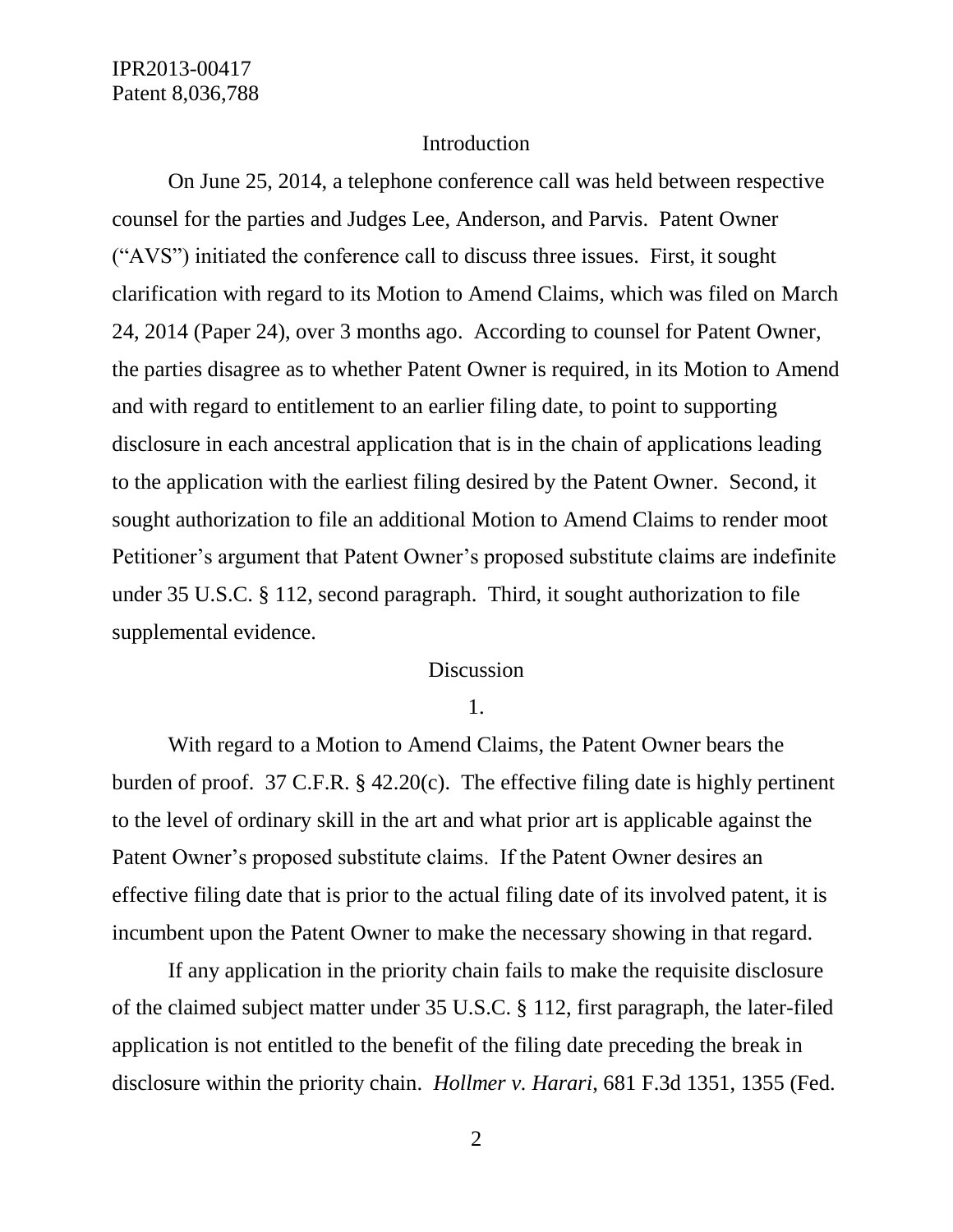Cir. 2012). To gain the benefit of the filing date of an earlier-filed application under 35 U.S.C. § 120, each application in the chain leading back to the earlier application must comply with the written-description requirement of 35 U.S.C. § 112, first paragraph. *Zenon Envtl., Inc. v. U.S. Filter Corp.*, 506 F.3d 1370, 1378 (Fed. Cir. 2007); *Lockwood v. Am. Airlines, Inc.*, 107 F.3d 1565, 1571 (Fed. Cir. 1997); *In re Hogan*, 559 F.2d 595, 609 (CCPA 1977); *In re Schneider*, 481 F.2d 1350, 1356 (CCPA 1973).

Counsel for Patent Owner identified the pertinent chain of continuity to be as follows: Application  $08/476,077 \rightarrow$  Application  $09/137,918 \rightarrow$  Application 09/356,314  $\rightarrow$  Application 09/925,062  $\rightarrow$  Application 10/701,361  $\rightarrow$  Application  $11/082,739 \rightarrow$  Application 11/836,274 (issued as Patent Owner's involved patent in this proceeding). The earliest ancestral application in the chain is Application 08/476,077. There are five intervening applications between Patent Owner's involved patent and Application 08/476,077. Yet, Patent Owner's Motion to Amend Claims discussed supporting disclosure only of the application that issued as the involved patent and Application 08/476,077, not including the disclosures of the five intermediate applications, which are each in the chain of continuity as a continuation-in-part of another application in the chain.

Counsel for Patent Owner inquired whether Patent Owner can, in its Reply to Petitioner's Opposition to Patent Owner's Motion to Amend Claims, address the supporting disclosure of the five intermediate applications. Counsel for Petitioner objected to such action, noting that Petitioner would be prejudiced both because Patent Owner should have addressed that issue initially in the Motion to Amend Claims, and because Petitioner is now without opportunity to respond. Counsel for Petitioner also pointed out that there are numerous continuity paths leading back to Application 08/476,077, and Patent Owner should not be able to pick which path to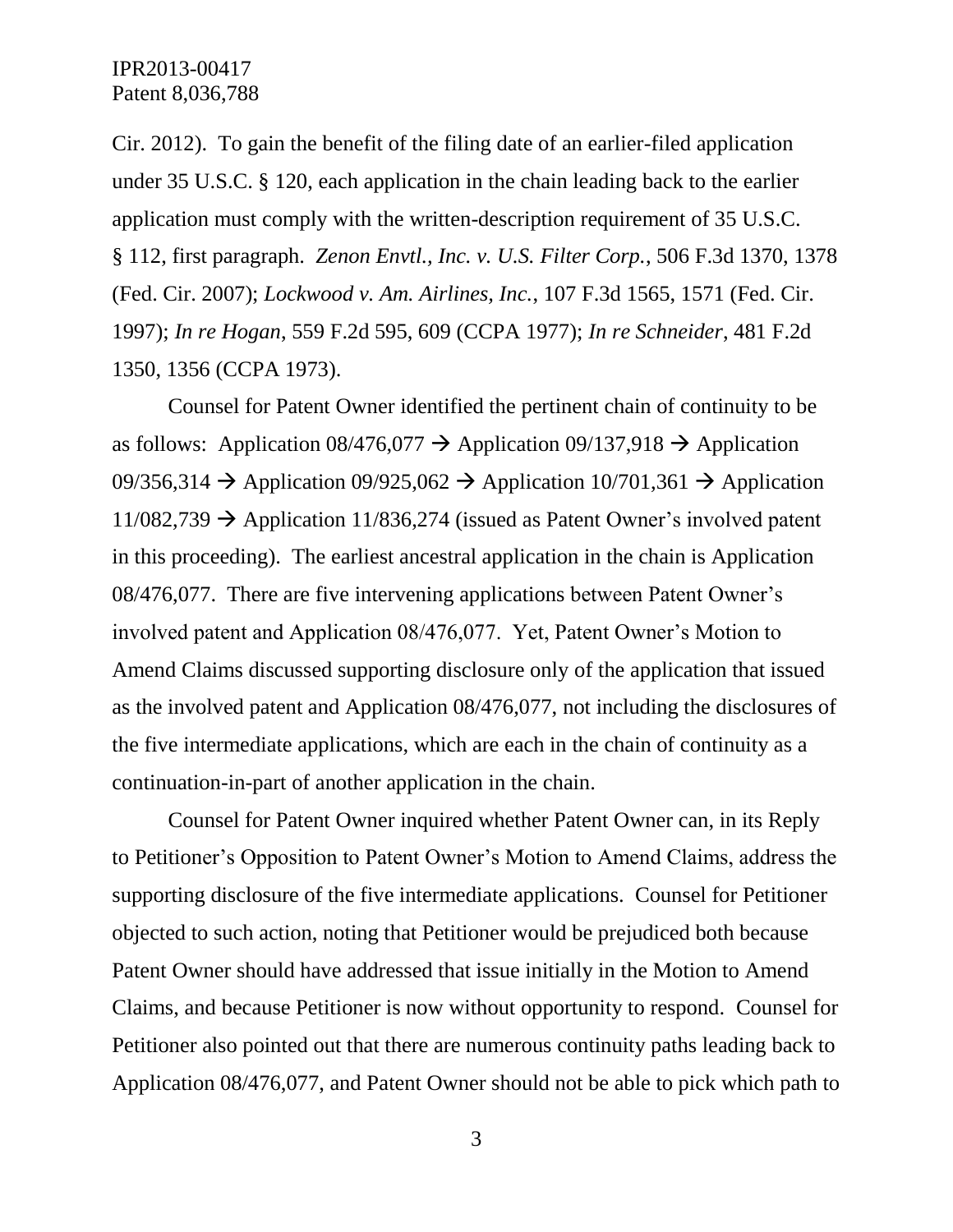take, after having seen Petitioner's Opposition to the Motion to Amend Claims. Although counsel for Patent Owner states that Petitioner in its Opposition does not point out exactly what element is not supported in the disclosure of Application 08/476,477, the Opposition does assert that Patent Owner did not establish entitlement to the filing date of Application 08/476,477.

Counsel for Patent Owner further represented that the disclosures to be relied on in the intervening applications would be essentially the same as that which was relied on in Application 08/476,077, but fell short of representing that such disclosures are exactly the same. Note that the intervening applications are continuation-in-part applications of the immediately previous application in the chain and do not share the same disclosure. Petitioner does not accept the assertion that the disclosures are the same. In any event, even assuming that the disclosures are the same, Petitioner did not waive the right to oppose and challenge Patent Owner's assertions, if made, with respect to the intervening applications.

Petitioner had two months to prepare an opposition to Patent Owner's Motion to Amend Claims. Oral Argument has been scheduled for August 14, 2014. At this late stage in the proceeding, there is insufficient time, in any event, to provide Petitioner sufficient time to respond to Patent Owner's Reply. In that regard, counsel for Petitioner indicated that it would want to submit declaration evidence on the subject, if Patent owner is allowed to address the subject.

For all of the foregoing reasons, we determined that it would be improper for Patent Owner, in its Reply to Petitioner's Opposition to Patent Owner's Motion to Amend Claims, to address and account for the supporting disclosures, if any, in any of the five intervening ancestral applications.

Counsel for Patent Owner then asked permission to file another Motion to Amend Claims, in which it would make all the necessary showings with regard to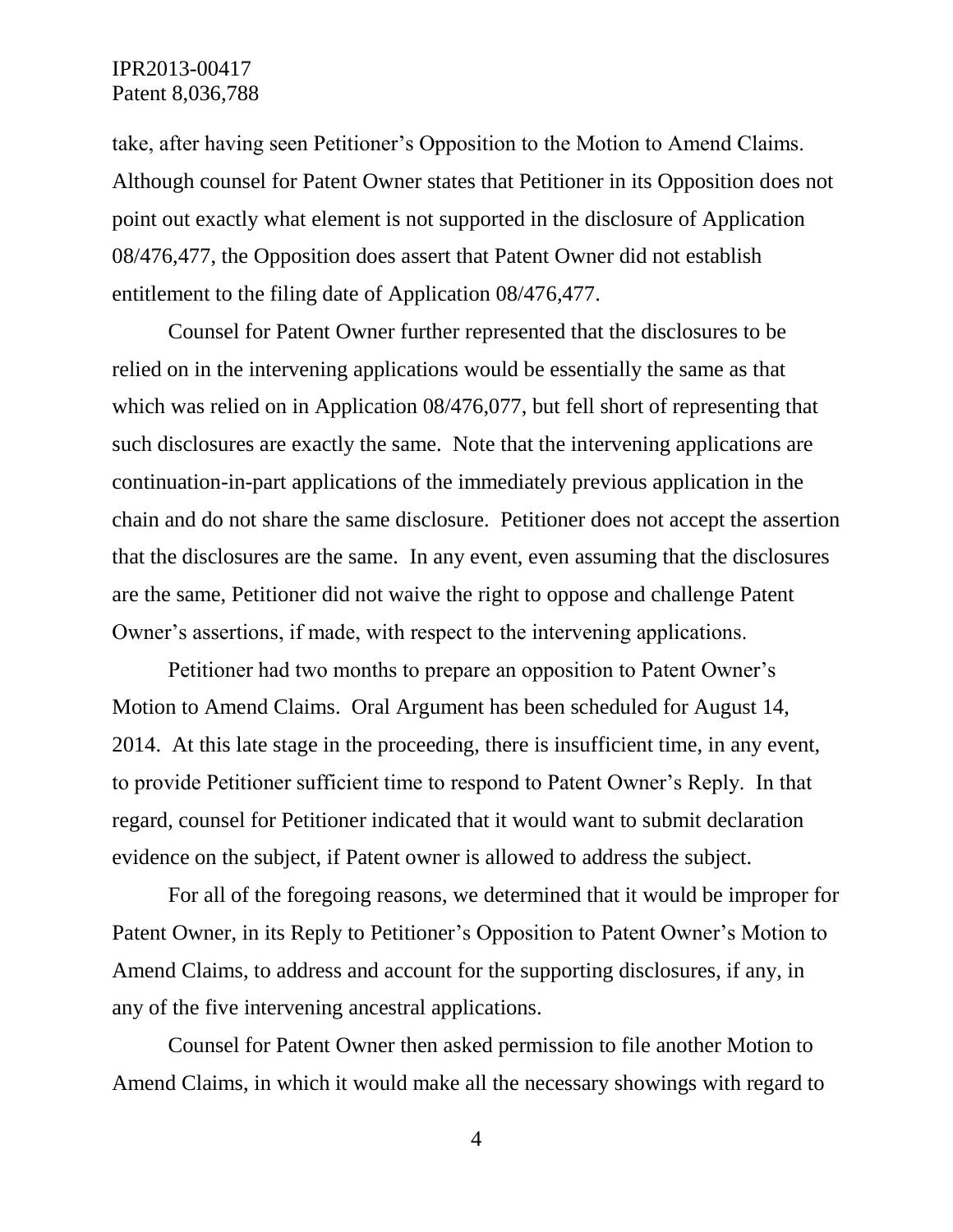the intermediate applications. We explained that that would be equally improper, for the same reasons why the matter should not be addressed in Patent Owner's Reply to Petitioner's Opposition to Patent Owner's Motion to Amend Claims.

2.

As explained by counsel for Patent Owner, Petitioner argued that Patent Owner's proposed substitute claims are indefinite under 35 U.S.C. § 112, second paragraph, and that certain claim term is subject to two competing interpretations. Counsel for Patent Owner stated that Patent Owner would like to file a second Motion to Amend Claims to cover the contingency that the Board concludes Petitioner's indefiniteness argument is persuasive. It is represented by counsel for Patent Owner that the Second Motion to Amend Claims simply would make more clear which interpretation was intended.

The Patent Owner's proposal is inconsistent with the overall framework of this proceeding. There would be no end to this proceeding if the Patent Owner is permitted to keep filing further proposed amendments on the contingency that the Board concludes in favor of the Petitioner with regard to an earlier Motion to Amend claims. Counsel for Patent Owner represents that Patent owner will not ask to file any further Motions to Amend on the contingency that the second Motion to Amend Claims still fails, but even that does not justify the filing of the second Motion to Amend Claims.

A Patent Owner has no right to file a second Motion to Amend Claims. The possibility that the Board may rule in favor of the Petitioner on the Patent Owner's first Motion to Amend Claims is insufficient justification for authorizing the filing of a second Motion to Amend Claims. In the absence of extraordinary or special circumstance, the consequences of a failed Motion to Amend Claims is that the Patent Owner is not entitled to any substitute claim, not that the Patent Owner is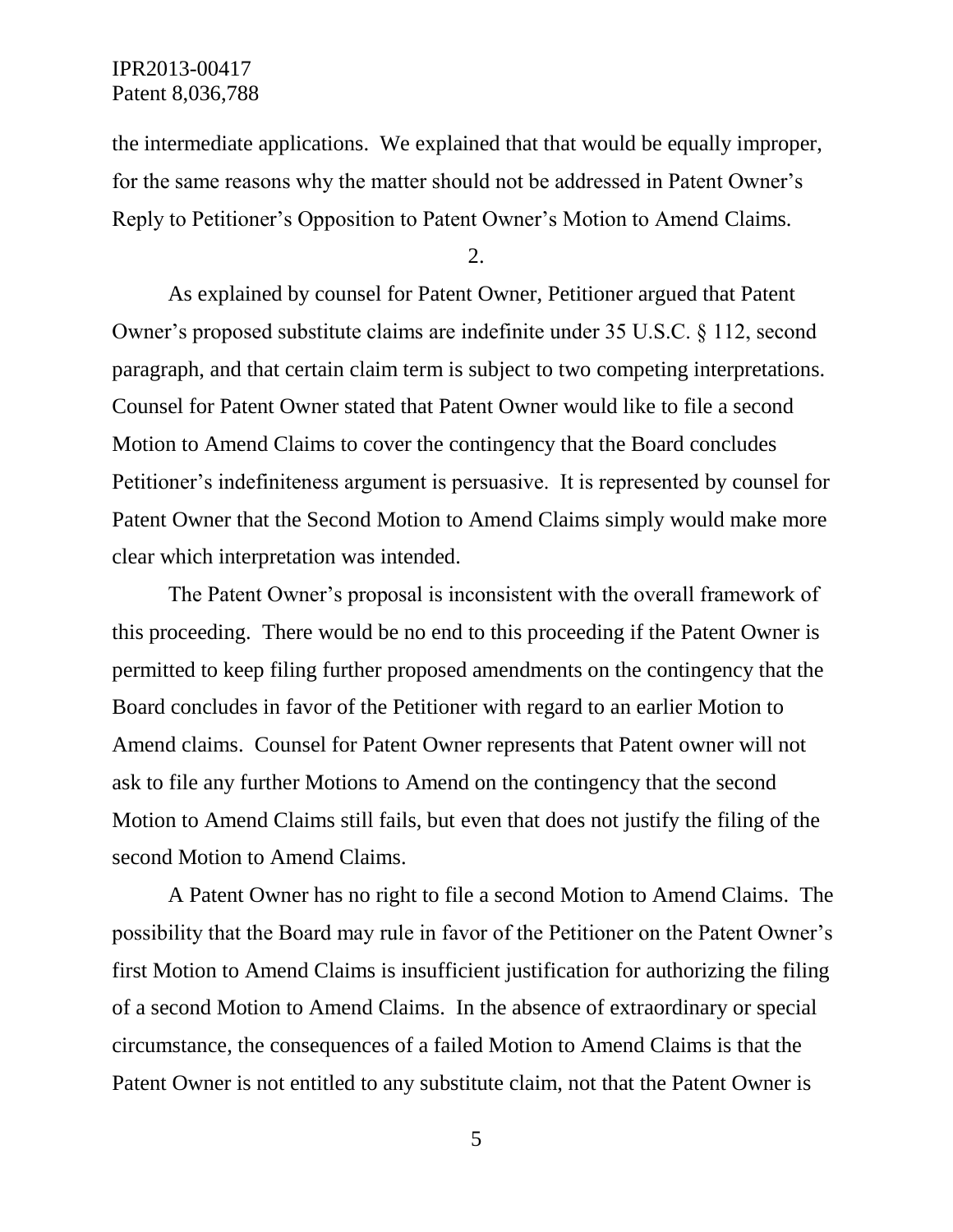free to file another Motion to Amend Claim or to have a second Motion to Amend Claims considered. It does not matter that in this case, Petitioner's Opposition to Patent owner's Motion to Amend Claims already addressed both possible interpretations insofar as prior art is concerned. Indefiniteness itself is a basis of unpatentability. Counsel for Petitioner also correctly points out that it would be inequitable to the Petitioner to allow the Patent Owner to pick which one of two interpretations to adopt by way of a further Motion to Amend Claims, after the indefiniteness issue has been identified and explained by the Petitioner.

Although a second Motion to Amend Claims perhaps renders moot the deficiencies of a first Motion to Amend Claims, that does not justify authorizing the filing of a second Motion to Amend Claims, in the absence of good reasons why the Patent Owner should get an opportunity to cure the deficiencies in its first Motion to Amend Claims. Moreover, counsel for Patent Owner does not admit to any deficiency in the Patent Owner's first Motion to Amend Claims. That does not add to any justification for allowing a second Motion to Amend Claims.

3.

Petitioner applied a prior art reference "Fry" (Ex. 1005) against the Patent Owner's claims. According to the Patent owner, however, Petitioner has not sufficiently shown that Fry constitutes prior art. Counsel for Patent Owner indicates that Patent Owner has received, recently, from Petitioner 12 copies of the "Fry" reference, each with a date stamp that is subsequent to the effective filing date of Patent Owner's involved patent. The Patent Owner would like to submit those 12 copies as supplemental evidence. The subject then turned to what introduction would Patent Owner submit with the 12 copies.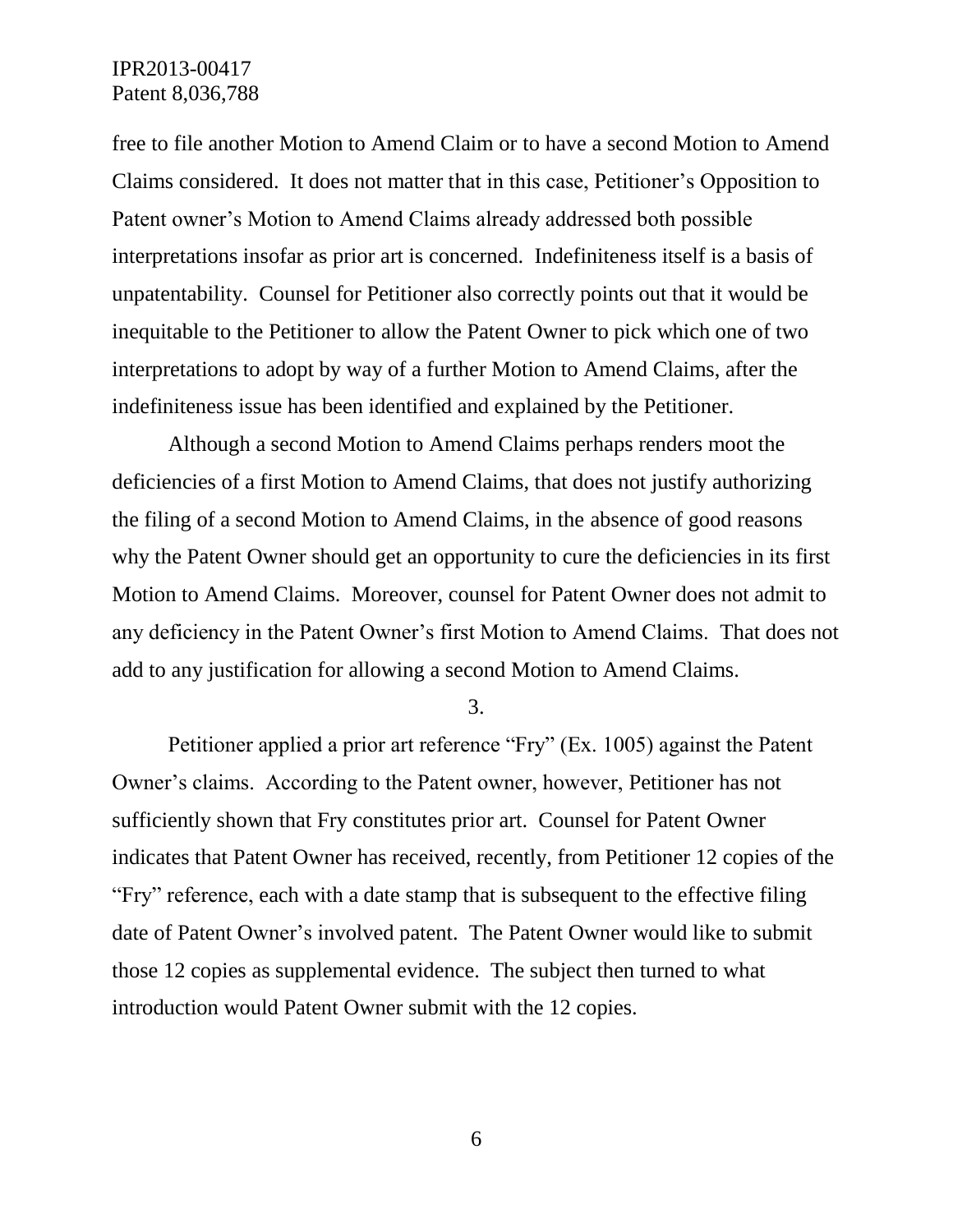We proposed and the parties agreed that the Patent Owner is authorized to submit the 12 copies of the "Fry" reference, together with a single introductory paragraph containing a joint statement as to what are the 12 copies of "Fry."

### Order

It is

ORDERED that Patent Owner is not authorized, in Patent Owner's Reply to Petitioner's Opposition to Patent Owner's Motion to Amend Claims, to address the disclosure of the five intermediate applications in the continuity chain leading back to Application 08/476,077;

FURTHER ORDERED that Patent Owner is not authorized to file a second Motion to Amend Claims; and

FURTHER ORDERED that by July 3, 2014, Patent Owner is authorized to file supplemental evidence in the form of the 12 copies of "Fry" discussed above, together with a joint statement of the parties which introduces the supplemental evidence, limited to one paragraph no more than one page in length; the 12 copies of "Fry" should be submitted as separate exhibits each with a different exhibit number.